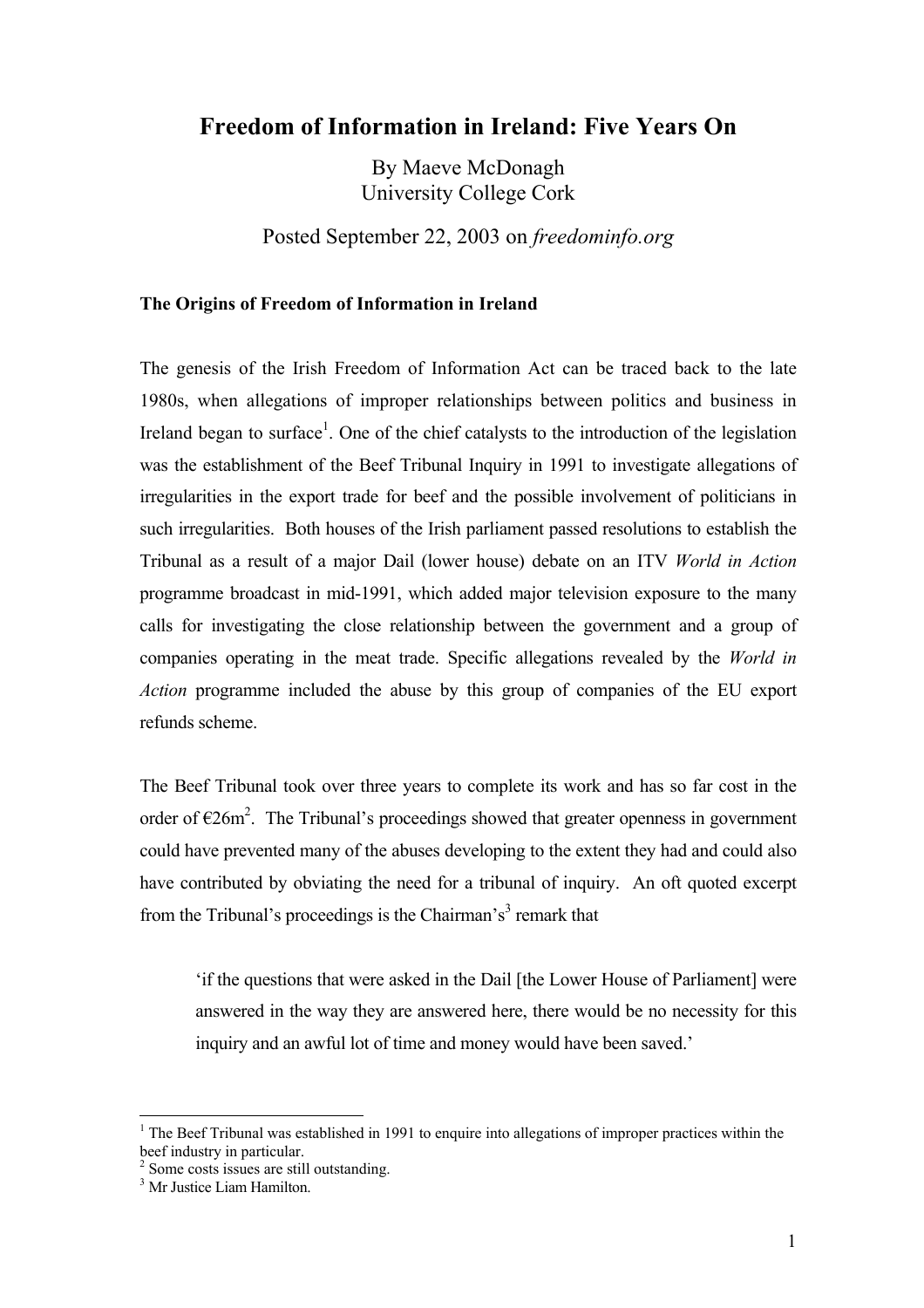Access to government information became an important issue in the general election of November 1992. The incoming government promised to 'consider' the introduction of freedom of information legislation<sup>[4](#page-1-0)</sup>. The demise of that government in controversial circumstances then fuelled the demand for greater openness in government. The then-Attorney-General, Mr Harry Whelehan, had been appointed by the Government as President of the High Court although his office had been the subject of severe criticism as a result of delays in the extradition to Northern Ireland of a priest who was suspected of child abuse. Among other deficiencies, Mr. Whelehan's office had failed to release information with regard to the processing of the extradition application. Widespread public comment on the appointment of Mr Whelehan as President of the High Court remarked on the variance with the government's frequently expressed pledge to deliver openness, accountability and transparency. The refusal of the Taoiseach (Prime Minister) to back down on this appointment ultimately led to his own resignation and to the fall of the government. The manifest of the incoming coalition in December 1994 finally set out a firm commitment to the introduction of freedom of information legislation.

While at one level the introduction of freedom of information legislation in Ireland can be viewed as a response to the demand of the electorate for greater openness, it also formed part of a wider and longer-term programme of public service and Oireachtas (parliamentary) reform<sup>5</sup>. The genesis of these reforms can be traced back to developments in public sector reform internationally particularly in the UK, Canada and New Zealand.

As part of the process of developing the legislative proposal, the sponsoring Minister $^6$  and a team of senior civil servants undertook a research tour of Australia and New Zealand to study the operation of Freedom of Information legislation in those jurisdictions. The influence of Australian legislation, in particular, is evident in the finished product. There was a delay of some two years between the announcement of the promise to introduce

<span id="page-1-0"></span><sup>4</sup> *Fianna Fail and Labour Programme for a Partnership Government 1993 - 1997*, p.16. <sup>5</sup>

<span id="page-1-1"></span><sup>&</sup>lt;sup>5</sup> A programme of public service reform entitled the Strategic Management Initiative commenced in the early 1990s. This led to the introduction of the Public Service Management Act 1997. Other relevant legislation introduced in the 1990s included the Ethics in Public Office Act 1995, the Committee of the Houses of the Oireachtas (Compellability, Privileges and Immunities of Witnesses) Act 1997 and the Electoral Act 1997.

<span id="page-1-2"></span> $<sup>6</sup>$  Ms Eithne Fitzgerald T.D.</sup>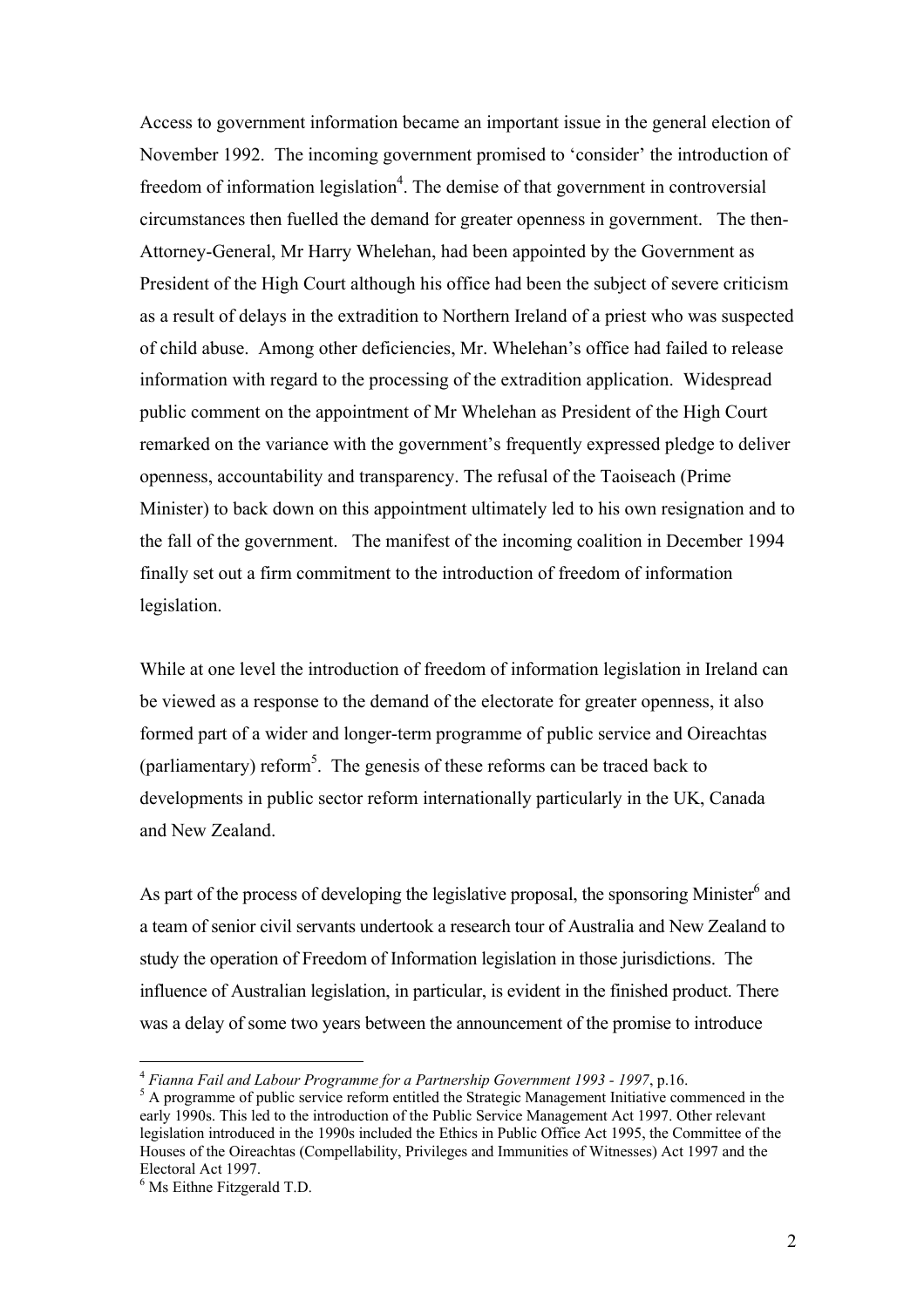freedom of information legislation and the publication of the bill in December 1996. This delay is partly explained by the complexity of the legislation. Another reason for the Bill's long gestation was the extensive process of consultation undertaken with government departments, not all of whom would appear to have been wholehearted in their support of the proposals.<sup>[7](#page-2-0)</sup> The opposition of the Department of Justice to the legislation was particularly strong and the legislation bears the marks of its lack of enthusiasm for FOI. Despite comprehensive consultation within the public sector, there was very little debate surrounding the detailed contents of the Bill in the wider public arena. The Freedom of Information Act became law on  $21<sup>st</sup>$  April 1997 and entered into force on  $21<sup>st</sup>$  April 1998.

#### **Freedom of Information Amendment and Retrenchment in 2003**

The most significant event in the history of FOI in Ireland since the introduction of the legislation in 1997 was the amendment of the Act in April 2003. The passing of the FOI Amendment Act was precipitated by the imminent arrival on the  $21<sup>st</sup>$  April 2003 of the 5<sup>th</sup> anniversary of the original implementation of the Act. The significance of that date lay in a provision of the original Act which allowed for disclosure of certain cabinet records five years after the date of the Government decision to which they related. April 2003 would have been the first occasion on which records could be disclosed as a result of this provision. Since the political parties represented in the serving Government in 2003 were the same as those who were in power five years previously (and indeed some serving Government Ministers also served in the previous Government), the coming into operation of the provision had the potential to cause embarrassment to the Government.

The justification put forward by the Government for amendment of the Act was that leaving the provision as it was would lead to possible disclosure of sensitive material relating to the Northern Ireland peace process which could have been discussed at cabinet. This argument overlooked the fact that the Act already provided a separate exemption provision concerning matters relating to Northern Ireland. The Government also took the opportunity to introduce a range of other amendments to the Act on matters unrelated to the five-year cabinet records time limit. While concrete

<span id="page-2-0"></span><sup>7</sup> See for instance 'Freedom of Information plans held up by Justice Department' *The Irish Times* September 16, 1995.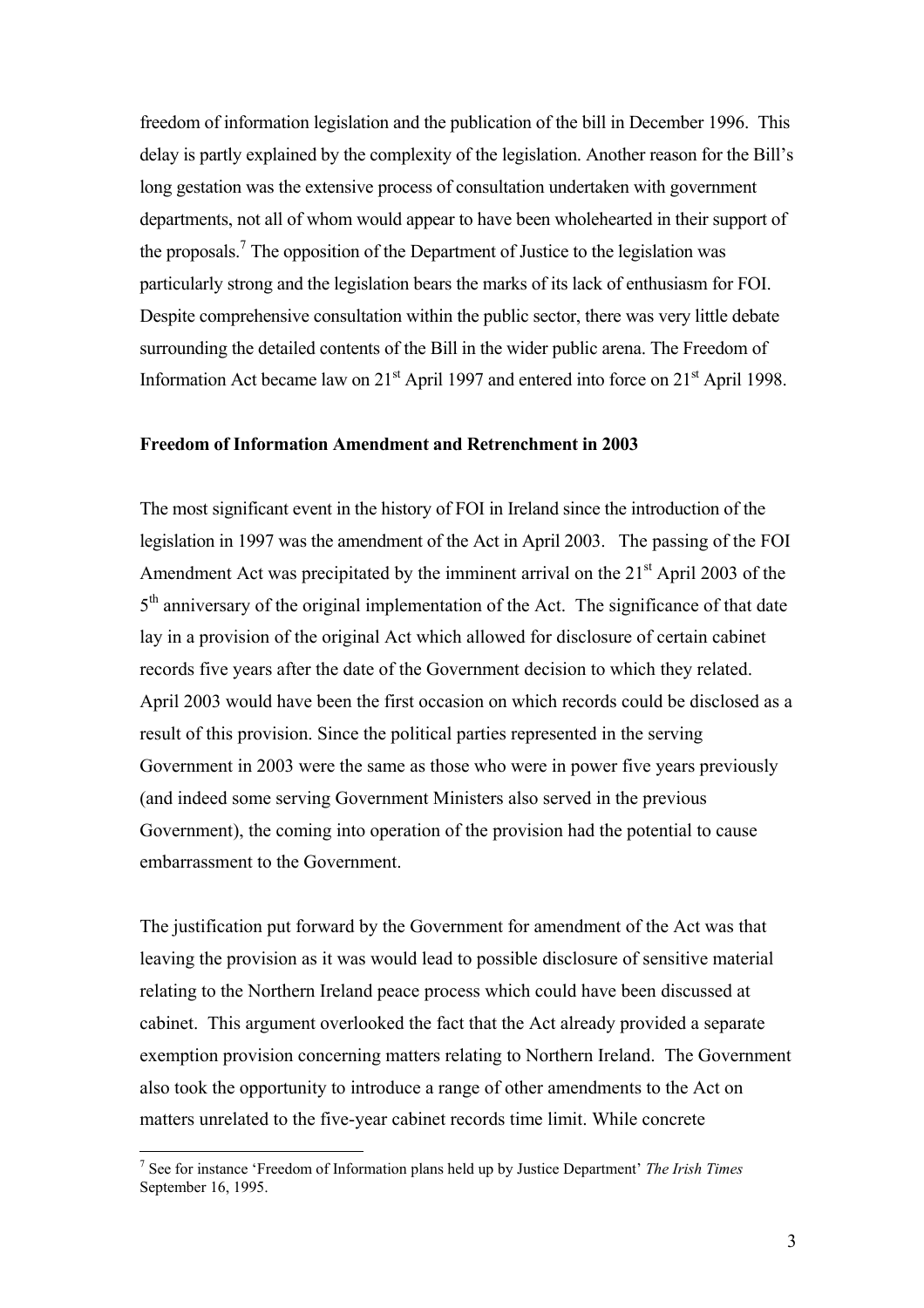information on the reasons behind the introduction of these changes is sparse, two reports were influential. The first was a report on the operation of the FOI Act by a network of civil service users of the  $Act^8$  $Act^8$  and the second a report on FOI by a group of top public servants<sup>[9](#page-3-1)</sup>. The former referred to 'abuse of FOI legislation' and proposed amendments which included the introduction of an application fee and the introduction of measures to deal with 'excessively large and disruptive requests', while the latter focused its attention on recommending changes to the cabinet records exemption. Apart from these two examples of dissatisfaction on the part of public servants with the way in which FOI was operating, there were also a number of newspaper reports in which senior politicians expressed frustration at 'abuse' of the FOI Act and also at the restrictions which the Act imposed on decision making processes within government $10$ .

While the passage of the original Act had given rise to little public debate, the move to amend it led to widespread comment in the media, most of which was unfavourable to the proposed amendments. The fact that the Minister for Finance who sponsored the amending Act was not present in the Dail when the legislation was being debated – favouring instead attendance at the Cheltenham Racing festival – gave rise to particular affront.

### **Wider legal context**

 $\overline{a}$ 

Assessing the potential impact of the Irish FOI Act requires an appreciation of the legislative backdrop against which FOI operates in Ireland. Whilst a detailed exposition of this legislative landscape is beyond the scope of this paper, it is worth referring briefly to the main elements of the wider legislative context which include:

- European Union Access to Information on the Environment Regulations which since 1993 have conferred a right of access to information relating to the environment.
- Data Protection legislation which since 1988 has conferred a right of access to 'personal data' held by private or public sector bodies. While this access right has

<span id="page-3-0"></span> $\frac{8}{9}$  Report by the FOI Civil Service Users' Network, December 1999.

<span id="page-3-1"></span>Report of the High Level Review Group on the FOI Act, March 2003.<br><sup>10</sup> See for example 'Information Act is being abused' *The Irish Times*, 7<sup>th</sup> October 1999.

<span id="page-3-2"></span>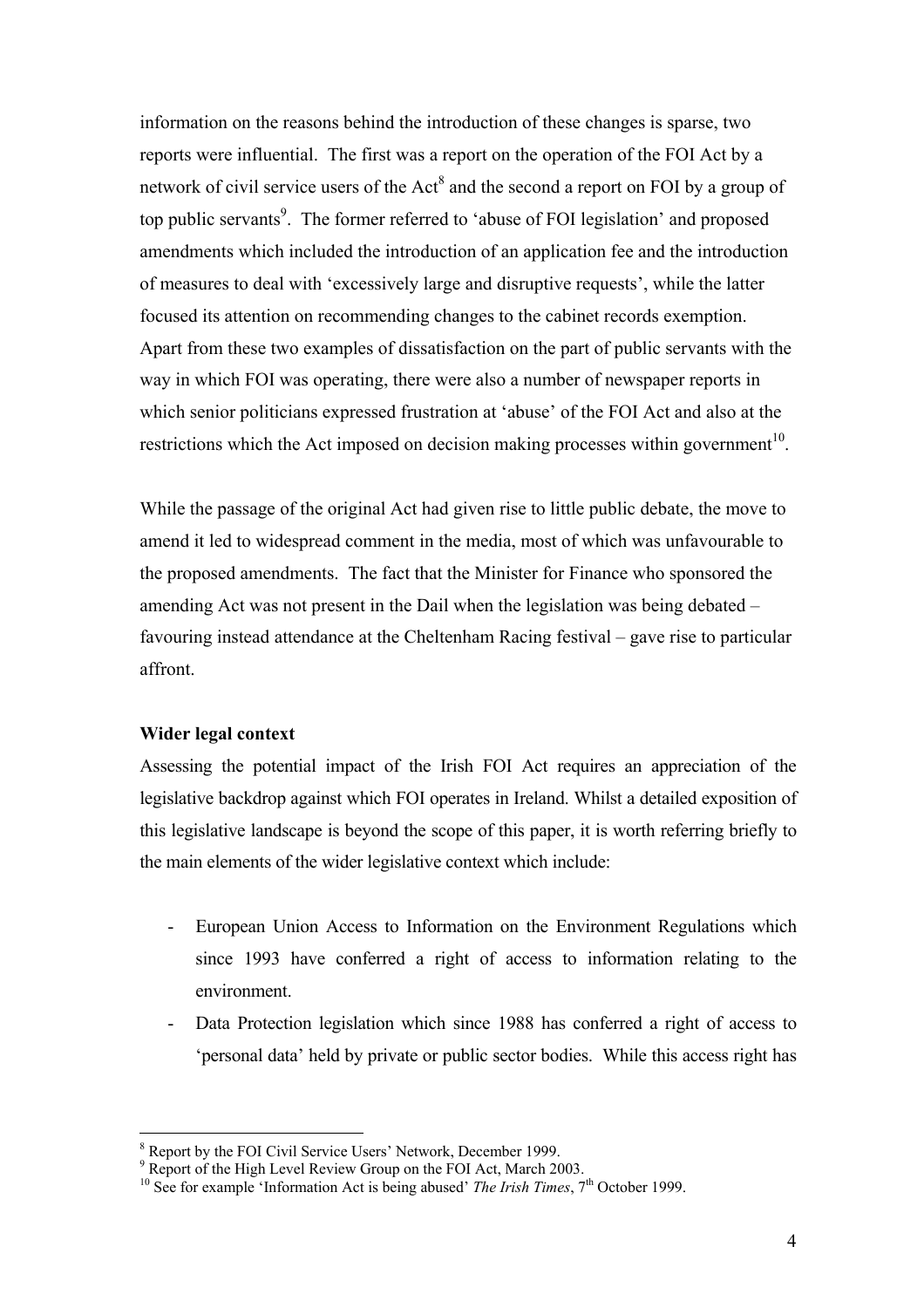been confined to automated data in the past, it has since July 2003 applied also in respect of personal data in manual files $11$ .

- Official Secrets legislation which is very broad in scope having been closely modelled on the UK Official Secrets Act 1912, and which in contrast to the UK statute has not been updated to limit its scope in any respect despite a Report of a Government Committee advocating important reforms to the  $law<sup>12</sup>$ . The Report recommended that the Act be repealed and that it be replaced with a new piece of legislation which would apply only to certain 'sensitive' categories of information. It also recommended that a harm test be introduced with regard to prosecutions for disclosure of such information and that there should be a public interest defence for all such prosecutions.
- Archives legislation which regulates the preservation of archival material held by certain public bodies and provides for a system of access.
- Other sectoral access provisions such as those to be found in planning legislation.

# **Main provisions of the Act<sup>13</sup>**

The Irish Act is modelled closely on its Australian counterparts, in particular on the FOI Acts of Queensland and Western Australia. In common with FOI legislation in most other jurisdictions, while the core of the Act is the right of access to government information, the Acts also has a number of other features. These include:

- active dissemination provisions which require public bodies (i.e. bodies covered by the Act) to publish information relating to their functions, activities and the rules by which they operate;
- a right of amendment of incorrect personal information held by public bodies;
- a right to reasons for decisions taken by public bodies which is exercisable by those who have a material interest in the subject matter of the decision.

The system of enforcement centres around the office of Information Commissioner. The Commissioner was conferred with the power to issue legally binding decisions on access requests which are in turn subject to appeal to the High Court and ultimately the Supreme

<span id="page-4-0"></span><sup>&</sup>lt;sup>11</sup> Data Protection (Amendment) Act 2003.

<span id="page-4-1"></span><sup>&</sup>lt;sup>12</sup> Dail Eireann, Select Committee on Legislation and Security, *Report on Review of the Official Secrets Act, 1963* (1997). 13 See, generally, McDonagh, <sup>M</sup> *Freedom of Information Law in Ireland* Round Hall, 1998.

<span id="page-4-2"></span>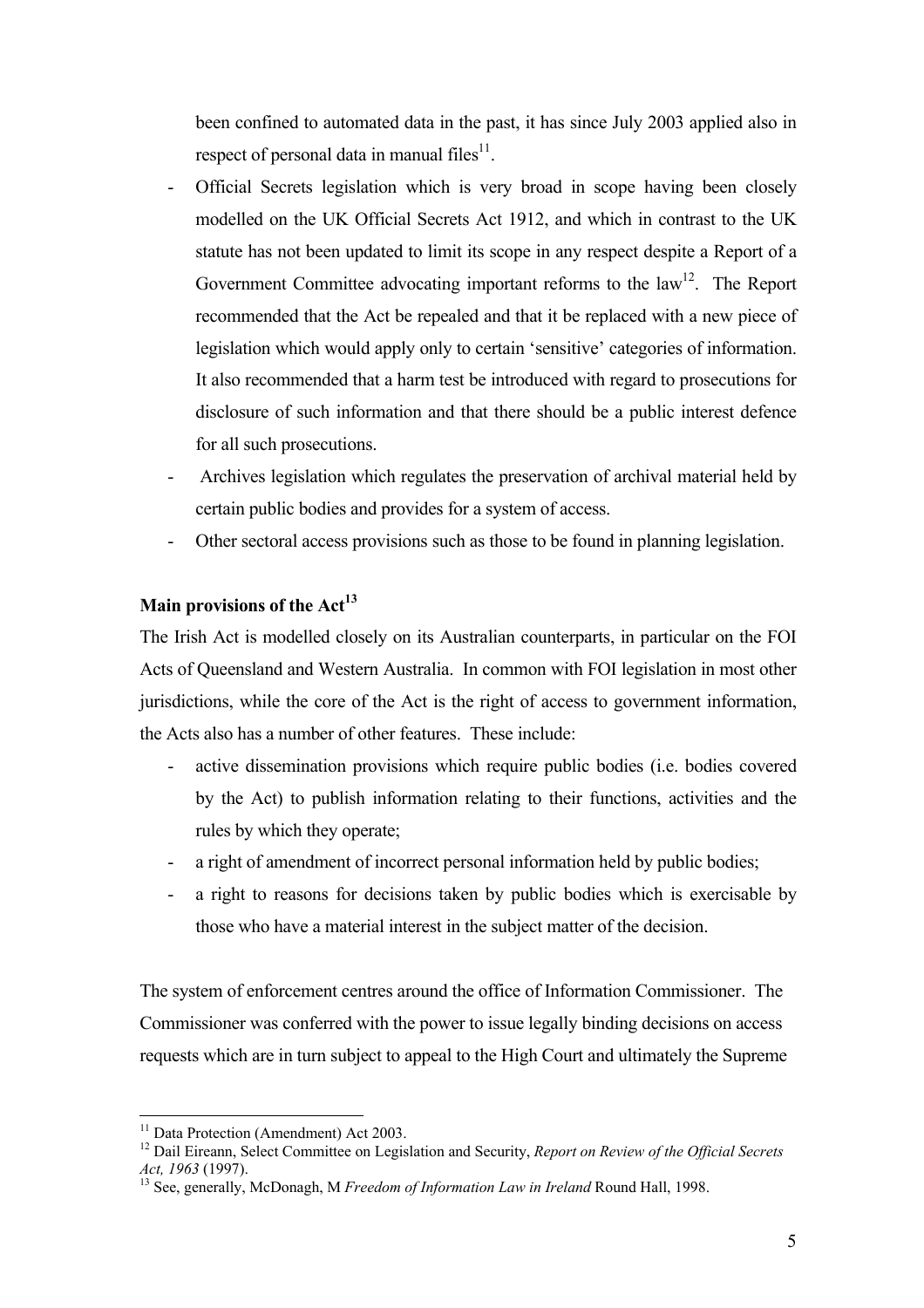Court on a point of law. The Act places the burden of proof firmly on the body or person opposing disclosure.[14](#page-5-0) 

The scope of the right of access is limited in some important respects. In the first place, it applies only in respect of records held by public bodies and does not therefore apply across the entire public sector. Secondly, it is limited in its retrospective effect as it applies only to records created after its commencement in April  $1998<sup>15</sup>$ . There are however two exceptions to this rule. They are in respect of records relating to personal information of the requester, and records the disclosure of which is necessary in order to understand records created after the commencement of the Act<sup>16</sup>.

The Act originally permitted public bodies to impose charges for two activities associated with responding to FOI requests only, namely search and retrieval of records and reproduction of records<sup>17</sup>. The 2003 amending Act has provided for the levying of an application fee also which has been set by Regulation at  $E15$ . Special arrangements apply with respect to charging for requests for personal information. No charge may be levied for search and retrieval of personal information unless the request relates 'to a significant number of records', and no application fee can be charged. Reproduction charges for records containing personal information are subject to waiver in certain circumstances. Provision is made also for waiver or reduction of fees where the information contained in the record 'would be of particular importance to the understanding of an issue of national importance<sup>'18</sup>.

In practice, Government agencies have tended to charge fees in only a minority of cases. The civil service review of the operation of the Act ascribed this reluctance to impose charges to difficulties encountered by public bodies in appropriately applying

<span id="page-5-0"></span> $14$  s34(12) provides that a decision to refuse to grant a request shall be presumed not to have been justified unless the head of the public body concerned shows to the satisfaction of the Information

<span id="page-5-1"></span>

<span id="page-5-3"></span><span id="page-5-2"></span>

<sup>&</sup>lt;sup>15</sup> April 21, 1998.<br><sup>16</sup> s6(5).<br><sup>17</sup> The search and retrieval charges are based on an hourly rate currently set at £16.50. The reproduction charge is 3p per sheet in relation to a photocopy, 40p in relation to computer diskettes and £8 in relation to a CD-ROM (Freedom of Information Act 1997 (Section 47(3)) Regulations 1998 (S.I. No.139 of 1998)), Regs 2 & 3.<br><sup>18</sup> s47(5).

<span id="page-5-4"></span>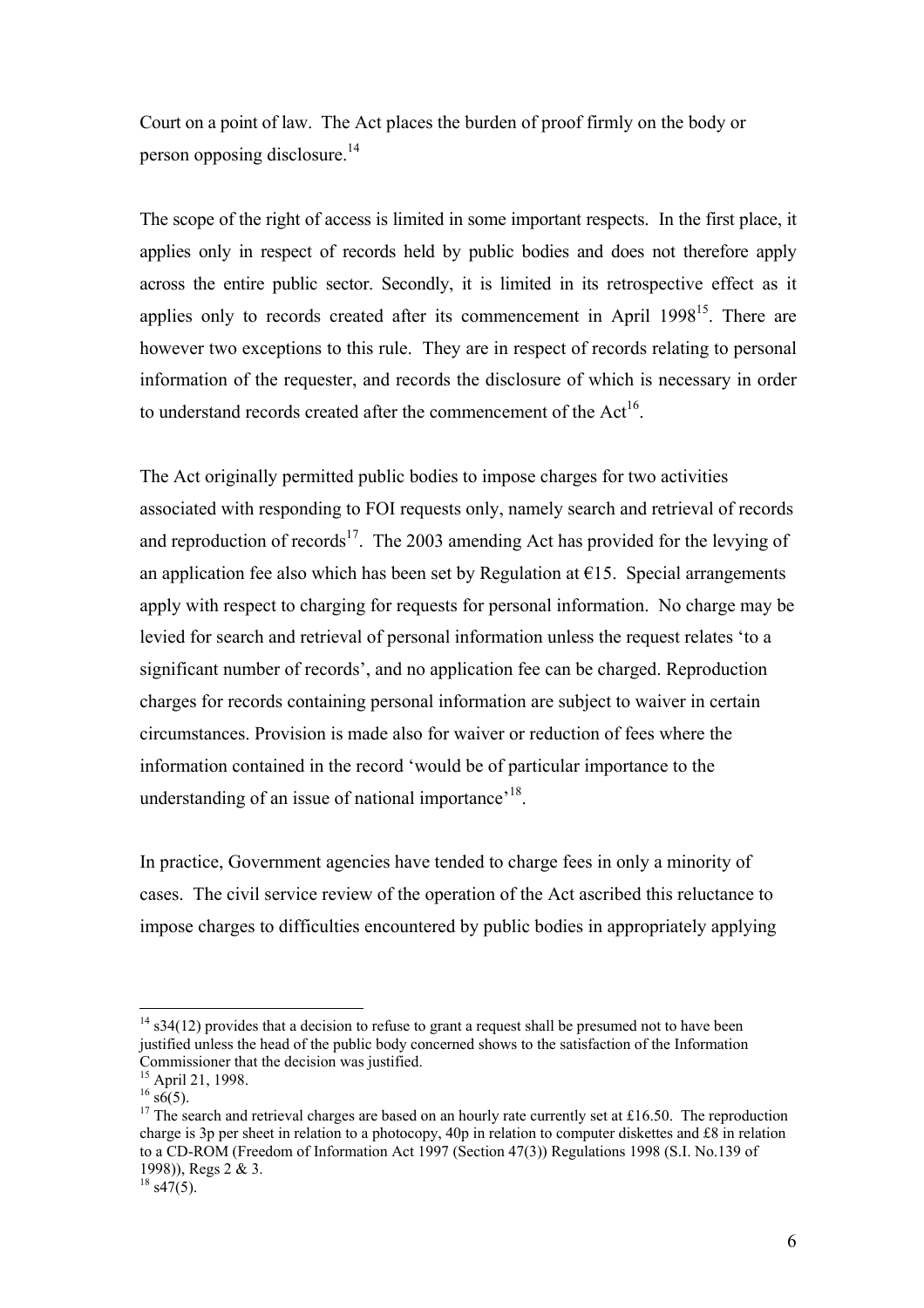the charging provisions which were referred to as "complex and confusing"<sup>19</sup>. Evidence that the charging of fees has not yet given rise to difficulties are seen in the statistics regarding subject matter of appeals brought to the Information Commissioner. In the five years of operation of the Act, appeals relating to the charging of fees have represented less than 2% of all appeals to the Information Commissioner. A further important change introduced by the amending Act is the introduction in July 2003 of a charge for both internal appeal and appeal to the Information Commissioner, which have been set respectively at  $\epsilon$ 75 and  $\epsilon$ 150. The Information Commissioner<sup>20</sup> and various commentators have expressed concern at the likely disincentive created by such charges for the bringing of appeals.

The provisions relating to refusal of requests are among the most important in the Act. Refusal of access requests is provided for in three situations: on administrative grounds; where the requested records are excluded from the scope of the Act; and where the records in question are exempt from the right of access. Refusals of access on administrative grounds include such refusals as those based on the large volume of records requested<sup>21</sup> or on the ground that the request is frivolous or vexatious<sup>22</sup>. A new administrative ground of refusal was introduced by the 2003 Act which allows for refusal on the grounds that a request 'forms part of a pattern of manifestly unreasonable requests from the same requester or from different requesters, who appear to have made the requests in concert'. This new provision was added as a reaction to the activities of persons referred to by various politicians and public servants as 'serial requesters'.

Seven categories of record are the subject of mandatory exclusion from the scope of the  $Act^{23}$ . These exclusions generally relate to records held by certain office holders such as the office of the President. The most significant exclusion is that relating to confidential information concerning criminal law enforcement. The exclusion, as

<span id="page-6-0"></span> $19$  See above, n.7.

<span id="page-6-1"></span><sup>&</sup>lt;sup>20</sup> Information Commissioner, Press Release,  $1^{st}$  July 2003 available at http://www.oic.gov.ie/2576 3c2.htm.

<span id="page-6-2"></span> $\frac{21}{10}$  s10(1)(c) allows for refusal where 'granting the request would, by reason of the number or nature of the records concerned or the nature of the information concerned, require the retrieval and examination of such number of records or an examination of such kind of the records concerned as to cause a substantial and unreasonable interference with or disruption of the other work of the public body

<span id="page-6-3"></span> $\frac{22}{23}$  FOI Act, s.10(1)(b).

<span id="page-6-4"></span>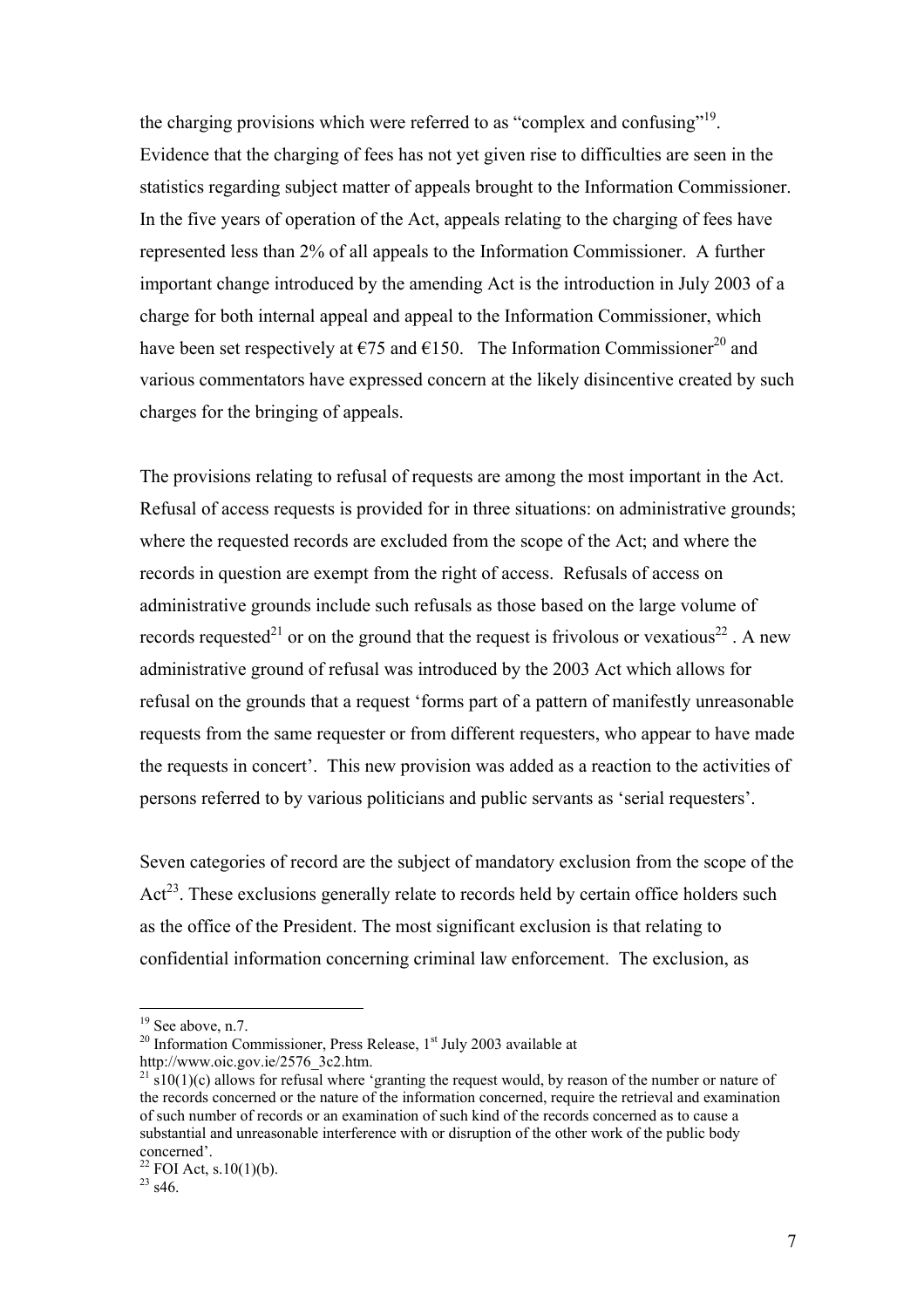opposed to exemption of such records from the scope of the Act, is one example of the influence of the Department of Justice on the shaping of the legislation. The practical effect of excluding rather than exempting material is that material referred to in exemption provisions may, in certain circumstances, be disclosed while excluded records can never be.

Twelve grounds for exemption are provided for in the Irish Act. They are in respect of: meetings of the government<sup>24</sup>; deliberations of public bodies<sup>25</sup>; functions and negotiations of public bodies<sup>26</sup>; parliamentary, court and legal professional privilege<sup>27</sup>, law enforcement and public safety<sup>28</sup>; security, defence and international relations<sup>29</sup>; information obtained in confidence<sup>30</sup>; commercially sensitive information<sup>31</sup>; personal information<sup>32</sup>; research and natural resources<sup>33</sup>; financial and economic interests of the State and public bodies<sup>34</sup>; and enactments relating to non-disclosure of records<sup>35</sup>. Generally it can be said that the range of exemptions in the Irish Act is broad when compared with its overseas counterparts. The scheme of exemption is complex with the detail of the exemptions varying in five main respects namely:

- 1. Whether the exemption is expressed in mandatory or discretionary terms.
- 2. Whether or not it is subject to a harm test.
- 3. Whether or not it is subject to a public interest test.
- 4. Whether or not it requires consultation with third parties prior to disclosure.
- 5. Whether or not it is subject to a ministerial veto.

The application of just over half of the exemptions is discretionary which means that a public body may choose to refuse access on the grounds set out in the exemption provision, but is not obliged to do so [Table 1].

- $\overline{a}$  $^{24}$  s19.
- <span id="page-7-1"></span><span id="page-7-0"></span> $25 \times 20.$  $^{26}$  s21.
- <span id="page-7-3"></span><span id="page-7-2"></span> $^{27}$  s22.
- <span id="page-7-4"></span> $^{28}$  s23.
- <span id="page-7-5"></span> $^{29}$  s24.  $30\frac{32}{150}$
- <span id="page-7-6"></span> $31 \frac{32}{1}$  s27.
- <span id="page-7-8"></span><span id="page-7-7"></span> $32 \frac{32}{10}$
- <span id="page-7-9"></span> $33 \times 30.$  $34\overline{\smash{\big)}\,}31.$
- <span id="page-7-11"></span><span id="page-7-10"></span> $35 \times 32$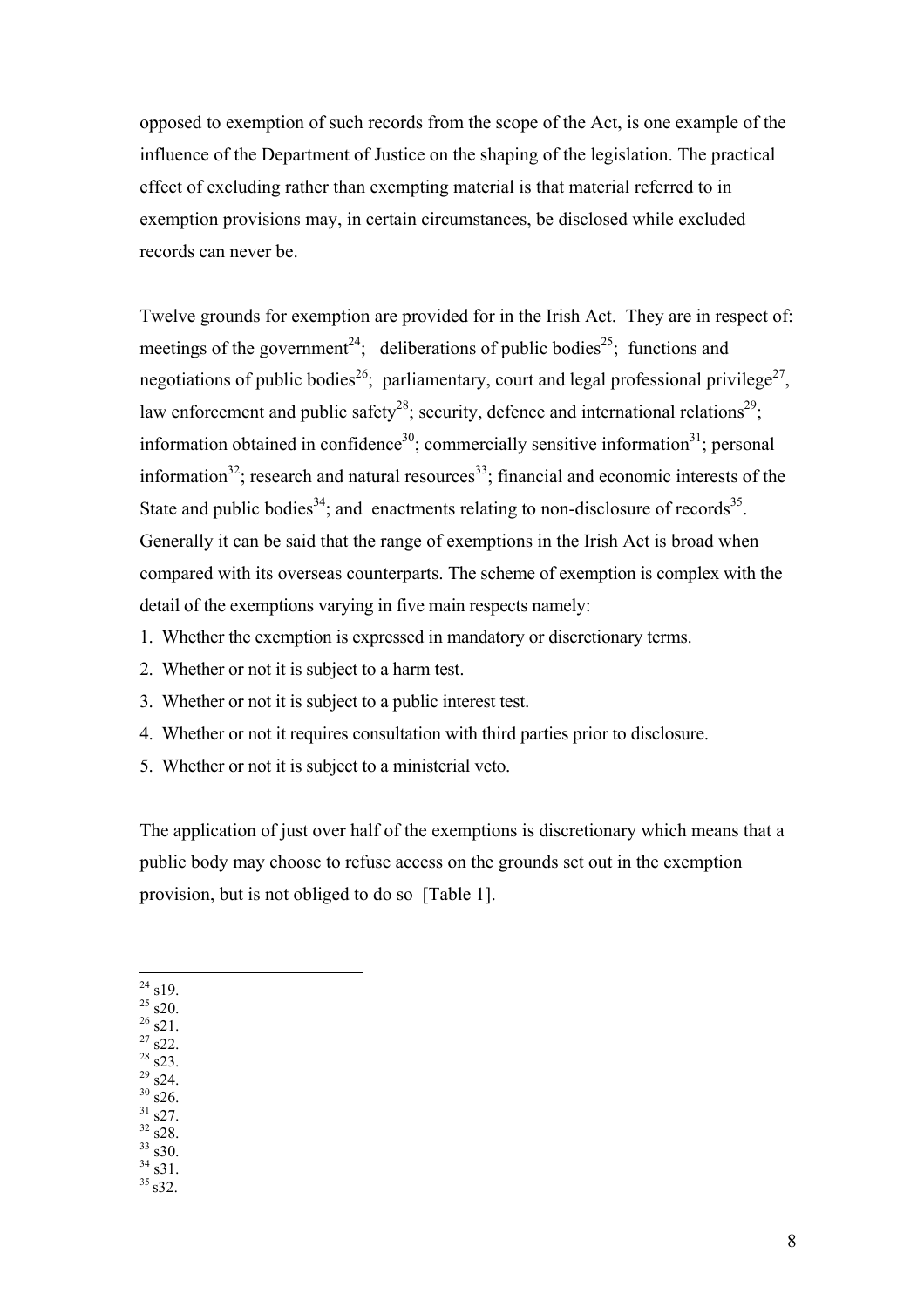Again over half of the exemptions rely to some extent on a harm test, the effect of which is that records to which they apply will only be withheld where disclosure would be likely to harm a particular interest [Table 1]. The nature of the harm required varies between the exemptions. Some exemptions refer to the harm in terms of prejudice, while in others the injury is phrased in terms of the occurrence of adverse effects, or impairment, or exposure to serious disadvantage. There are also variations in the degree of injury provided for. The phrase 'adversely effect' for example, appears in various states of intensity ranging from mere 'adversely affect' through 'serious adverse effects' to 'significant adverse effects'. Different standards of proof are found in the harm tests provided for in the various exemptions and, indeed, different standards are applicable in respect of different limbs of the same exemption. The standards range from a requirement that disclosure of the record 'would be likely to' to result in the injury described in the exemption through 'could reasonably be expected' to 'could'. The 'could reasonably be expected to' standard is the standard most commonly relied upon.

The scope of a number of the exemption provisions is limited through the use of a public interest test or public interest override. Such tests allow for the disclosure of records which come within the terms of an exemption, in circumstances where the public interest would be better served by granting, than by refusing the request for access. Public interest tests are a feature of just over half of the exemption provisions [Table 1].

The confidentiality, personal information and commercially sensitive information exemption provisions oblige the head of a public body to consult with third parties before deciding whether or not to disclose records.

The Act allows for the issuing by a Minister of a certificate declaring that a record is exempt by virtue of section 23 (law enforcement or public safety), or section 24 (security, defence and international relations)<sup>36</sup>. The Minister must be satisfied that the record is of 'sufficient sensitivity or seriousness' to justify the issue of the certificate. The effect of the issuance of such a certificate is to establish, conclusively, that the

<span id="page-8-0"></span> $36$  s25(1)(a).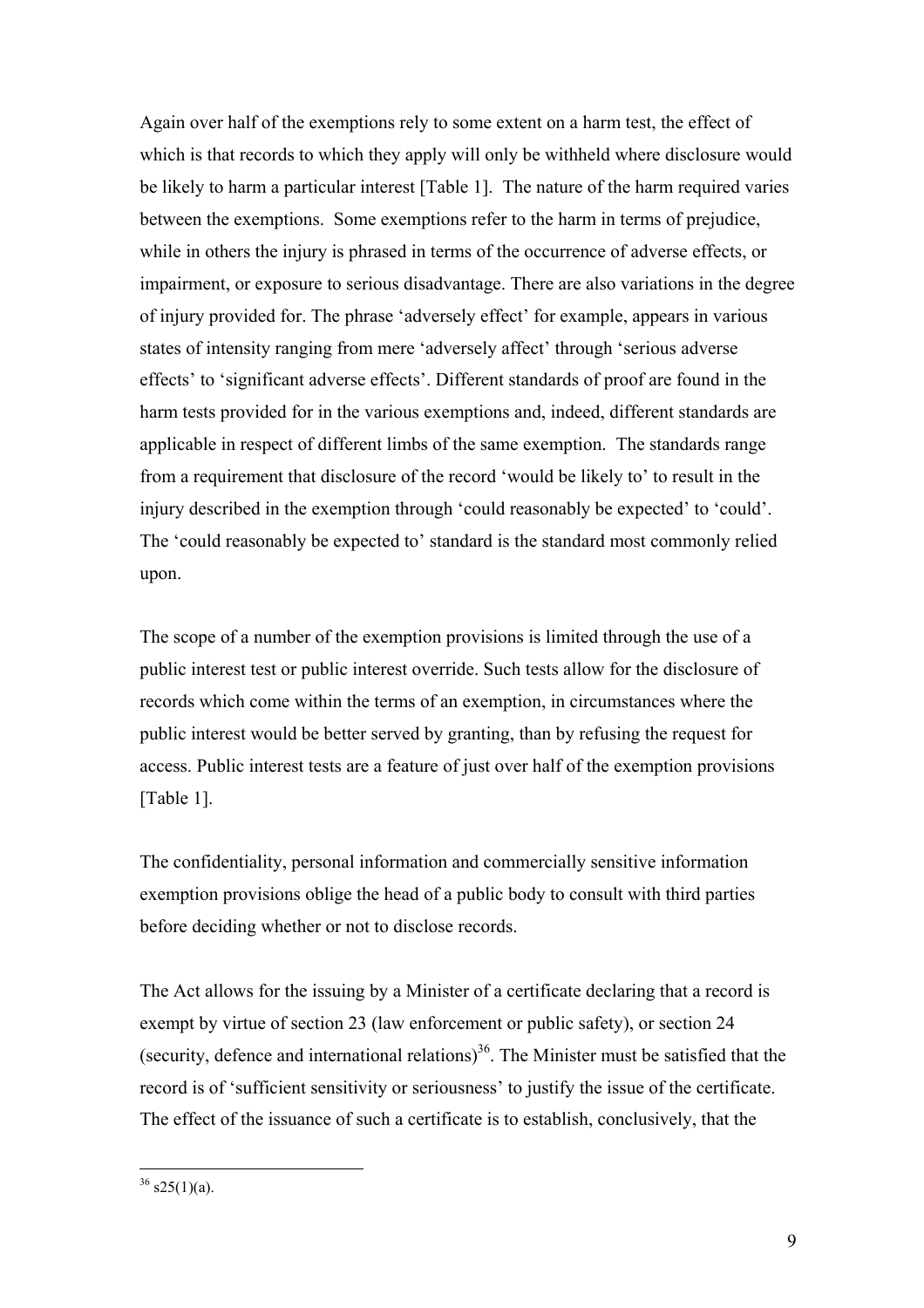record is exempt and it cannot, therefore, be subject to internal review or to review by the Information Commissioner. There is, however, provision for appeal against the issue of a certificate to the High Court on a point of  $law<sup>37</sup>$ . Certificates remain in force for two years but they can, subject to some restrictions, be renewed. The Act establishes a formal system for review of the issuing of such certificates by the Taoiseach (Prime Minister) and other Ministers as well as a system for the making of reports to the Information Commissioner on the operation of the ministerial certificates mechanism. Very few such certificates have been issued to date and none have been appealed to the High Court<sup>38</sup>.

<span id="page-9-0"></span> $37 \text{ s}42(2)(a)$ .

<span id="page-9-1"></span> $38$  The Information Commissioner's Annual Reports reveal that in 2000, two such certificates were issued, in 2001 only one was issued while in 2002 the number was again 2.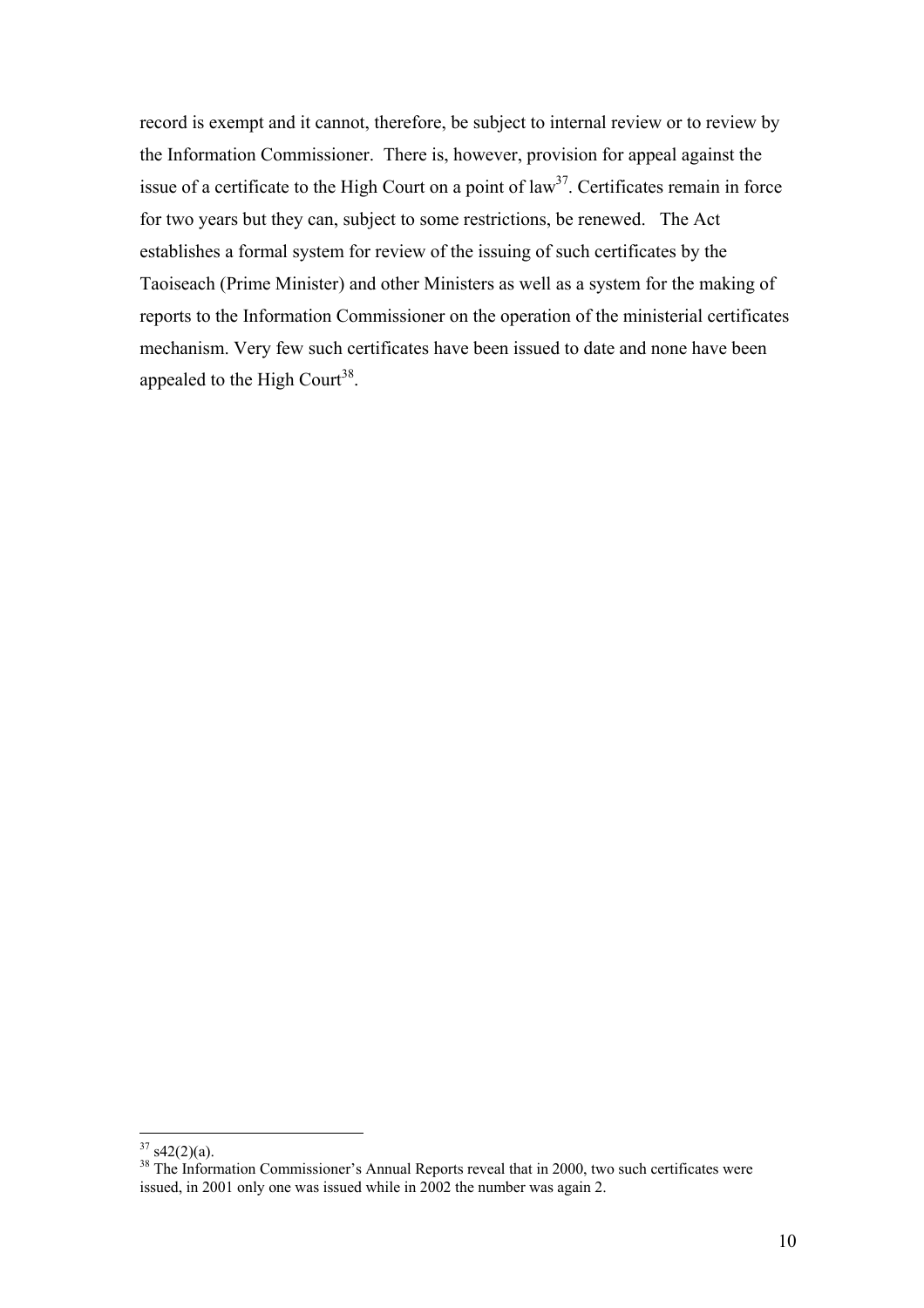|               | Govt.                    | Deliberations            | Functions/               | Parl.,/Court/            | Law                      | Security/                | Confidence               | Commercial               | Personal                 | Research/                | Fin/I                    |
|---------------|--------------------------|--------------------------|--------------------------|--------------------------|--------------------------|--------------------------|--------------------------|--------------------------|--------------------------|--------------------------|--------------------------|
|               | Meetings                 | of pub.                  | Negots of                | Legal prof.              | Enfo-                    | Defence/                 |                          | Info.                    | Info.                    | Nat'l                    | inter                    |
|               |                          | <b>Bodies</b>            | pub.                     | Privilege                | rcement                  | Int'l                    |                          |                          |                          | Resources                | of th                    |
|               |                          |                          | <b>Bodies</b>            |                          |                          | Rels                     |                          |                          |                          |                          | State                    |
| Mandatory     | $\sqrt{ }$               | $\blacksquare$           | $\overline{\phantom{a}}$ | $\sqrt{ }$               | $\blacksquare$           | $\sqrt{ }$               | $\sqrt{ }$               | $\sqrt{ }$               | $\sqrt{ }$               | $\sqrt{ }$               | $\sqrt{ }$               |
| Harm test     | $\sim$                   | $\blacksquare$           | $\sqrt{ }$               | $\blacksquare$           | $\sqrt{ }$               | In part                  | In part                  | In part                  | $\blacksquare$           | $\sqrt{ }$               | $\sqrt{ }$               |
| Public        | $\overline{\phantom{a}}$ | $\sqrt{ }$               | $\sqrt{ }$               | $\overline{\phantom{a}}$ | In part                  | $\sim$                   | $\sqrt{ }$               | $\sqrt{ }$               | $\sqrt{ }$               | $\sqrt{ }$               | $\sqrt{ }$               |
| interest test |                          |                          |                          |                          |                          |                          |                          |                          |                          |                          |                          |
| Consultation  | $\sqrt{ }$               | $\blacksquare$           | $\blacksquare$           | $\overline{a}$           | $\overline{\phantom{a}}$ | $\overline{\phantom{a}}$ | $\sqrt{ }$               | $\sqrt{ }$               | $\sqrt{ }$               | ٠                        | $\sim$                   |
| required      |                          |                          |                          |                          |                          |                          |                          |                          |                          |                          |                          |
| Incorporates  | $\overline{\phantom{a}}$ | $\overline{\phantom{a}}$ | $\overline{\phantom{a}}$ | $\sqrt{ }$               | $\overline{\phantom{a}}$ | $\overline{\phantom{a}}$ | $\sqrt{ }$               | In part                  | $\overline{\phantom{a}}$ | $\overline{\phantom{0}}$ | $\overline{\phantom{a}}$ |
| existing      |                          |                          |                          |                          |                          |                          |                          |                          |                          |                          |                          |
| legal         |                          |                          |                          |                          |                          |                          |                          |                          |                          |                          |                          |
| concept       |                          |                          |                          |                          |                          |                          |                          |                          |                          |                          |                          |
| Ministerial   | $\overline{\phantom{a}}$ | $\overline{\phantom{a}}$ | $\overline{\phantom{a}}$ | $\overline{\phantom{a}}$ | $\sqrt{ }$               | $\sqrt{ }$               | $\overline{\phantom{a}}$ | $\overline{\phantom{a}}$ | $\overline{\phantom{a}}$ | $\overline{\phantom{0}}$ | ۰.                       |
| veto          |                          |                          |                          |                          |                          |                          |                          |                          |                          |                          |                          |

| Table 1: Main features of the exemption provisions in the Irish FOI Act |  |
|-------------------------------------------------------------------------|--|
|-------------------------------------------------------------------------|--|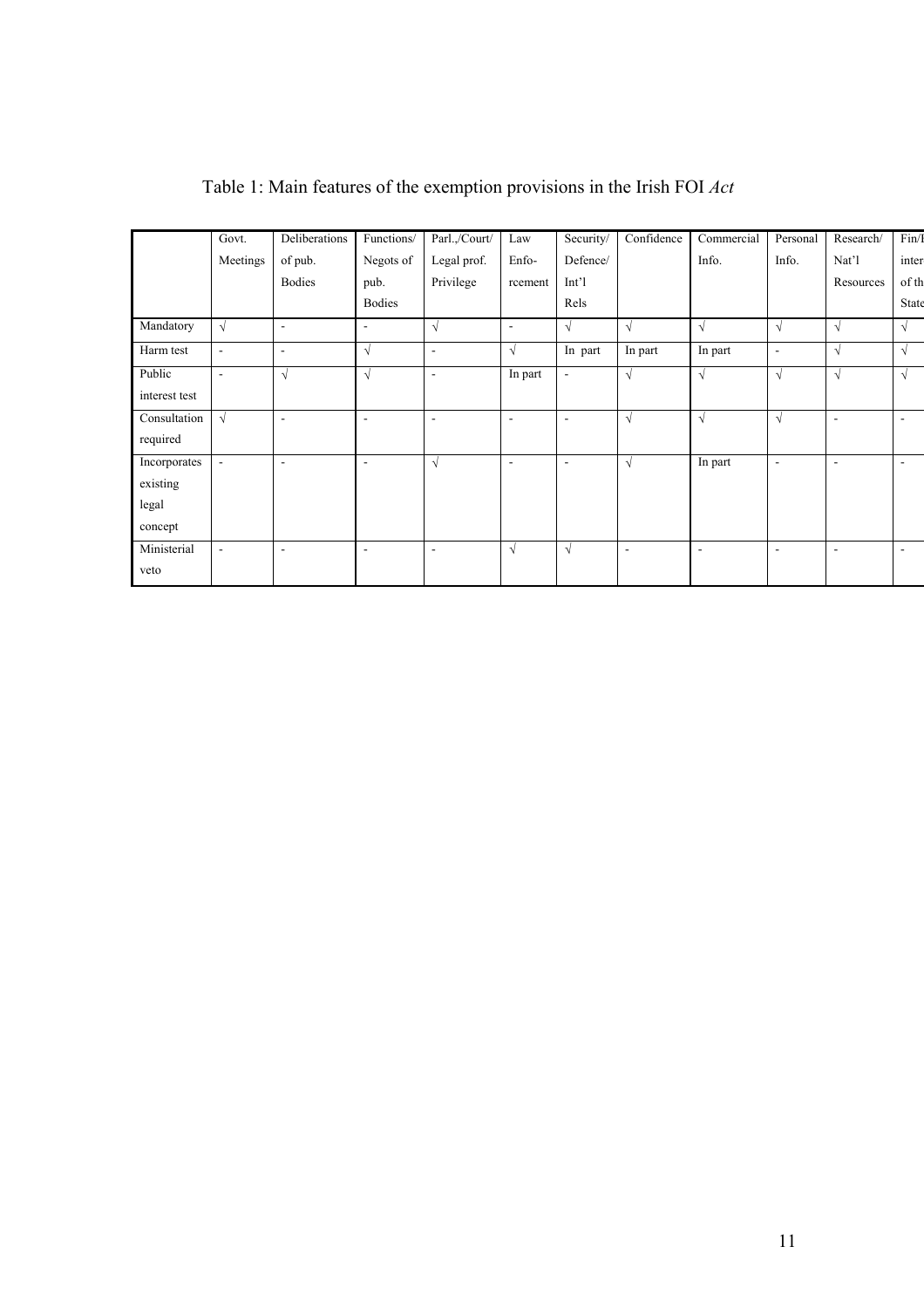The 2003 Amendment Act introduced some significant changes to the exemption provisions. The exemption provisions most affected by these changes were those relating to cabinet records; records relating to the deliberations of public bodies; and security, defence and international relations. Amongst the changes were the making of the exemption relating to all cabinet records mandatory and the extension of the five year time limit for the withholding of certain cabinet records to ten years. The scope of the cabinet records exemption was also significantly extended: first, to include within its scope communications between ministers relating to matters under consideration by cabinet or proposed to be submitted to the cabinet; and second, to broaden the definition of cabinet to include committees of officials appointed by the cabinet for the purpose of assisting the cabinet in relation to matters that have been submitted to cabinet. Such committees, as well as including civil servants, may also include ministerial advisors and any other person who may be prescribed. These provisions were the subject of widespread adverse comment – the Information Commissioner even referred to the new definition of cabinet as 'constitutionally unrecognisable'.

The changes to deliberative processes exemption were no less dramatic. They allow the public servant who heads a Government Department to issue a certificate to the effect that the deliberative processes are ongoing. The effect of the granting of such a certificate is that access to records concerning the process must be refused. There is no appeal against the granting of such a certificate. Another important change to this exemption is that the public interest protection in the exemption is weakened. Under the original Act, access to a record concerning deliberative processes could only be refused if its disclosure could be shown by the government department of agency concerned to be contrary to the public interest. This has been changed to allow for refusal unless in the opinion of the head of the public body concerned the public interest would, on balance, be better served by granting than by refusing access.

The version of the security, defence and international relations exemption contained in the original Act had been harm based – access could only be refused where access to the requested record 'could reasonably be expected to affect adversely' the interests protected under the exemption. The exemption also contained a list of the categories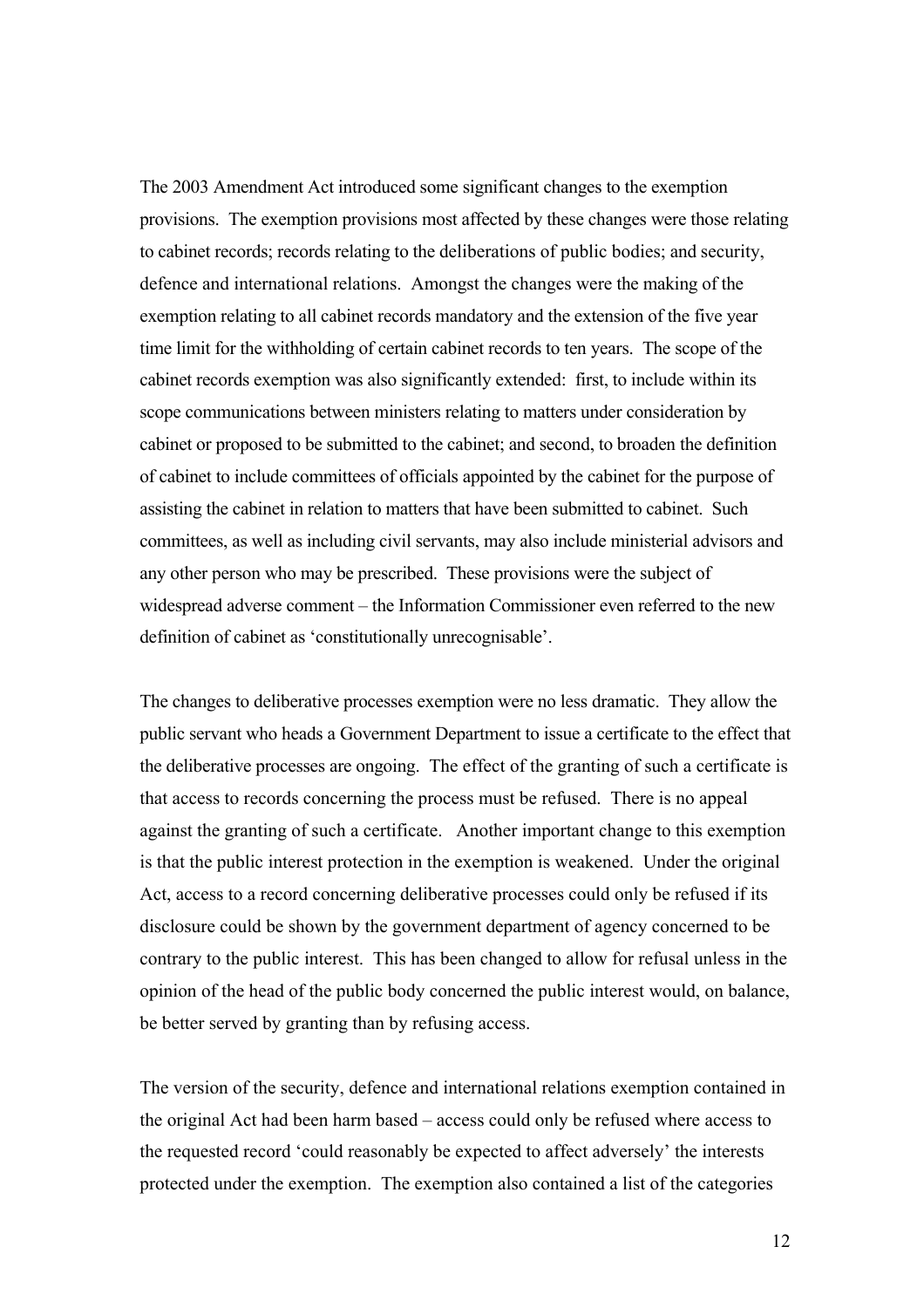of information to which the exemption might apply – but inclusion in this list did not mean that the record would be exempt, it was always necessary to meet the requirements of the harm test which were that disclosure could reasonably be expected to adversely affect either the security of the State, the defence of the State, the international relations of the State or matters relating to Northern Ireland. The effect of the 2003 amendment was to leave in place the harm based provision but to supplement it by adding a second mandatory limb to the exemption which requires that access be refused to anything coming within the scope of the list of categories of information referred to above, regardless of whether disclosure would result in any harm or not. For example, one item on the list is 'communications between a Minister and a diplomatic mission of the State'. This means that access to a communication of this kind on any topic, sensitive or not, will have to be refused.

#### **Implementation**

 $\overline{a}$ 

At first, the scope of the Act was quite limited in that it applied only to central government departments and a list of about 60 agencies of central government. Provision was made in the Act for its extension by means of ministerial regulations and since 1998 it has been extended to over 400 bodies including health boards, local authorities, hospitals, state funded bodes working with people with physical and intellectual disabilities, the industrial development agencies, the public broadcasting company and the Universities. Important bodies which remain outside the scope of FOI include the police force, schools and many commercial semi-state bodies.

The Irish FOI Act has attracted extensive use. In 2002 there were over 17,000 access requests. This constitutes an increase of nearly 50% over the number of requests in 1999, the first full year of operation of the  $Act<sup>39</sup>$ . Amongst the more controversial revelations which have come about as a result of the Act are those relating to:

> • the disclosure of tensions between the Ministers of Finance and Health over health spending<sup>40</sup>;

<span id="page-12-0"></span><sup>&</sup>lt;sup>39</sup> Statistics on the number of requests made each year are available in the Annual Reports of the Information Commissioner published on the Commissioner's website at http://www.oic.gov.je/default.htm.

<span id="page-12-1"></span> $\frac{40}{40}$  $\frac{40}{40}$  $\frac{40}{40}$  Mark Hennessy, "Health services the loser after Ballymascanlon meeting, says Mitchell" The Irish Times, 15th May 2001.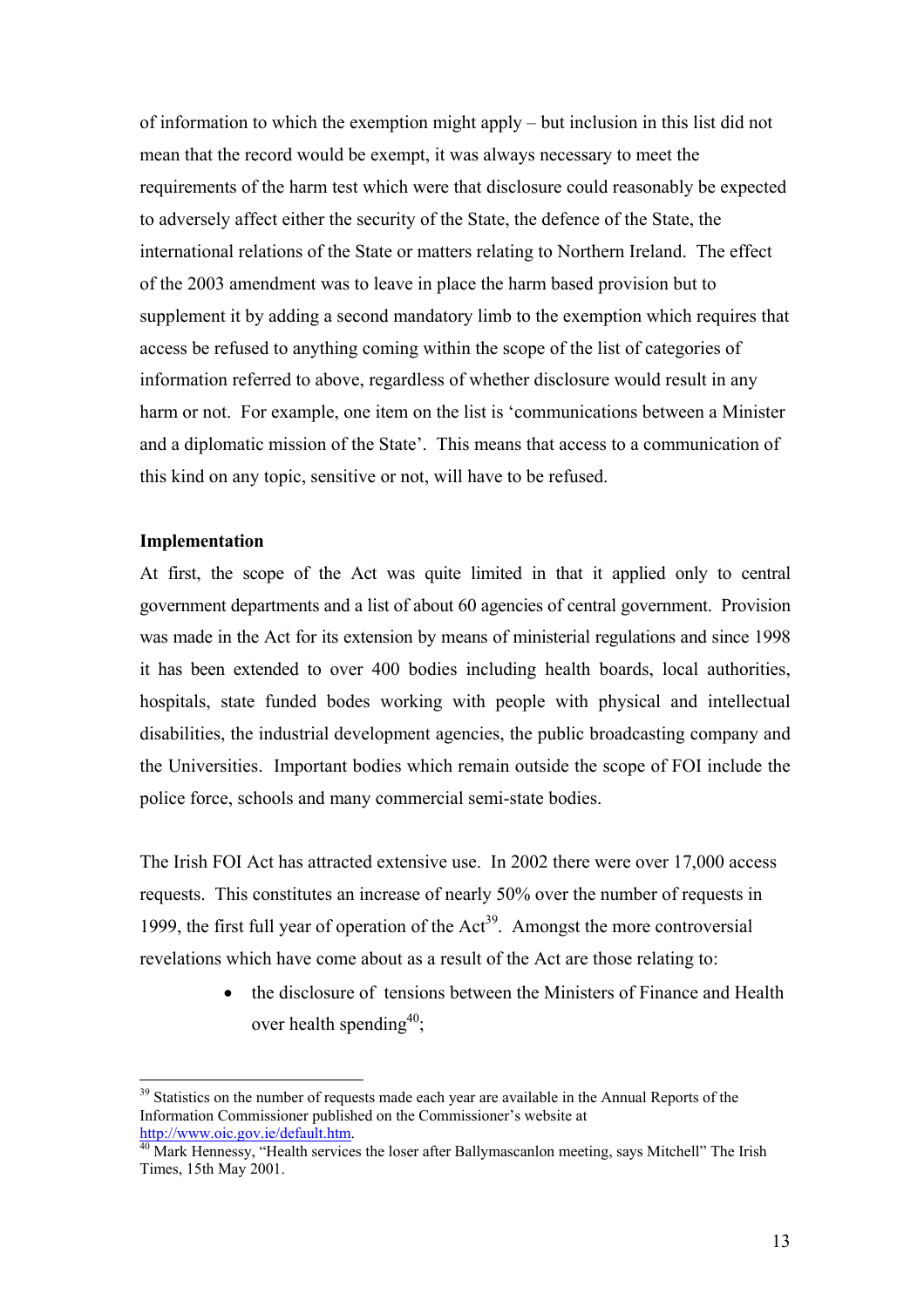- the spiralling costs of a proposed new national stadium<sup>41</sup>;
- the state of the public finances before the last election<sup>42</sup>;
- the handling of the government's controversial attempt to appoint to the European Investment Bank a former Supreme Court judge who had been forced to resign in controversial circumstances<sup>43</sup>;
- church/State negotiations over compensation for clerical abuse victims<sup>44</sup>; and
- inconsistencies between draft and final reports of a consultant on the issue of rail safety $45$ .

One interesting aspect of Irish use of FOI is that the rate of requests for personal and non-personal information is roughly even. In Australia, by contrast, personal requests tend to outnumber non-personal requests significantly. In 2001-2002, 90 % of all requests were for personal information in the case of the Commonwealth FOI  $Act^{46}$ . This figure is somewhat skewed by the fact that Australia operates under a federal system of government and many of the large government agencies holding personal information are federal agencies. However at state level, the demand for personal information is higher than that for non-personal also e.g. in 2001-2002, 73% of requests in Western Australia were for personal information<sup>47</sup>.

Over two-thirds of requests made under the Irish Act come from the general public. Use of the FOI Act by journalists was running at a rate of approximately 20% in 2000 and 2001 but in 2002 this fell to 12%. This figure is likely to decrease further as a result of a controversial new practice introduced by one government department which is likely to be adopted by others. This involves the publication on the departmental website of details of all FOI requests as soon as they are received. Disclosure of such information has the effect of alerting competitors of the requesting journalist to the

2001.<br><sup>42</sup> John McManus, "Yes Minister' approach lives on in Merrion Street",  $11^{th}$  November, 2002.<br><sup>43</sup> Mark Brennock, "President of EIB warned McCreevy of damage to bank", The Irish Times, 2<sup>nd</sup><br>September 2000.

<span id="page-13-0"></span> $41$  Mark Brennock, "Stadium costs will rise further, Ahern is warned", The Irish Times,  $24<sup>th</sup>$  January

<span id="page-13-2"></span><span id="page-13-1"></span>

<span id="page-13-3"></span><sup>&</sup>lt;sup>44</sup> Mark Brennock & Emmett Oliver, "Religious paid half of State's initial demand", The Irish Times, 7<sup>th</sup> March 2003.

<span id="page-13-4"></span><sup>&</sup>lt;sup>45</sup> Joe Humphries, "Consultancy denies any pressure to water down rail safety report", The Irish Times,  $19<sup>th</sup>$  January 1999.

<span id="page-13-5"></span><sup>46</sup> Commonwealth Attorney General's Department FOI Act Annual Report, 2001-2002. .

<span id="page-13-6"></span><sup>47</sup> Western Australia, FOI Annual Report, 2002.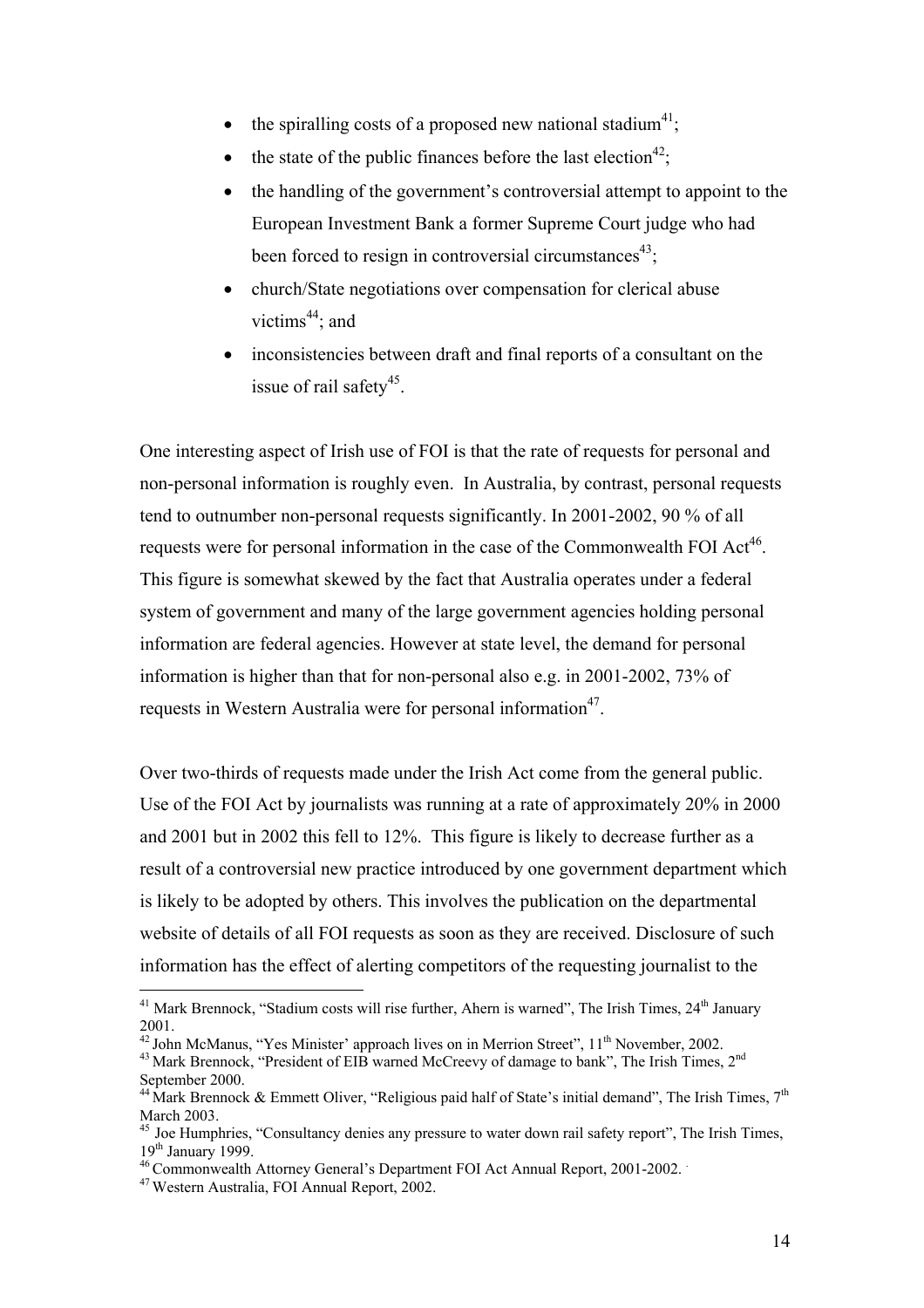story under investigation and thus removes the potential for 'scoops' to result from FOI requests<sup>48</sup>. Business is not a major user of FOI, since the level of use has been running at approximately 10% since the Act came into force. Finally, staff requests make up approximately 7% of requests while a mere 1% of requests come from members of parliament.

In terms of release rates, the annual report reveals that 46% of requests were granted in full with 21% part-granted and 19% refused. The rate of appeal to the Information Commissioner against refusal of access has been running at approximately 4% since the Act came into force.

The Ombudsman, Mr. Kevin Murphy, was appointed as the first Information Commissioner and he acted in both roles from the date of his appointment as Information Commissioner in 1998 until he retired on  $1<sup>st</sup>$  June 2003. He has been replaced as both Ombudsman and Information Commissioner by Ms. Emily O'Reilly, a former journalist and political correspondent. The outgoing Commissioner, a former senior public servant, won respect for having implemented the Act effectively and in a manner which accorded with its purpose. He did not shy away from making decisions which were unpopular with politicians, most notably when he ordered disclosure of the details of expense claims submitted by members of parliament. These expense claims were found to constitute personal information, but the Commissioner held that it was in the public interest that they nonetheless be disclosed. Other notable decisions of the Commissioner included:

- the granting of access to information relating to the performance of individual schools in the Leaving Certificate examination, a decision which was subsequently overturned on appeal by the High Court;
- the granting of access to the names of bodies treated as charities for tax purposes;
- the granting of access to applicants for public sector position to the notes taken by interview boards;
- the disclosure of certain tender related records;

<span id="page-14-0"></span> $^{48}$  See Mark Brennock "Journalists' exposes the only competition discouraged", The Irish Times,  $5<sup>th</sup>$ July 2003.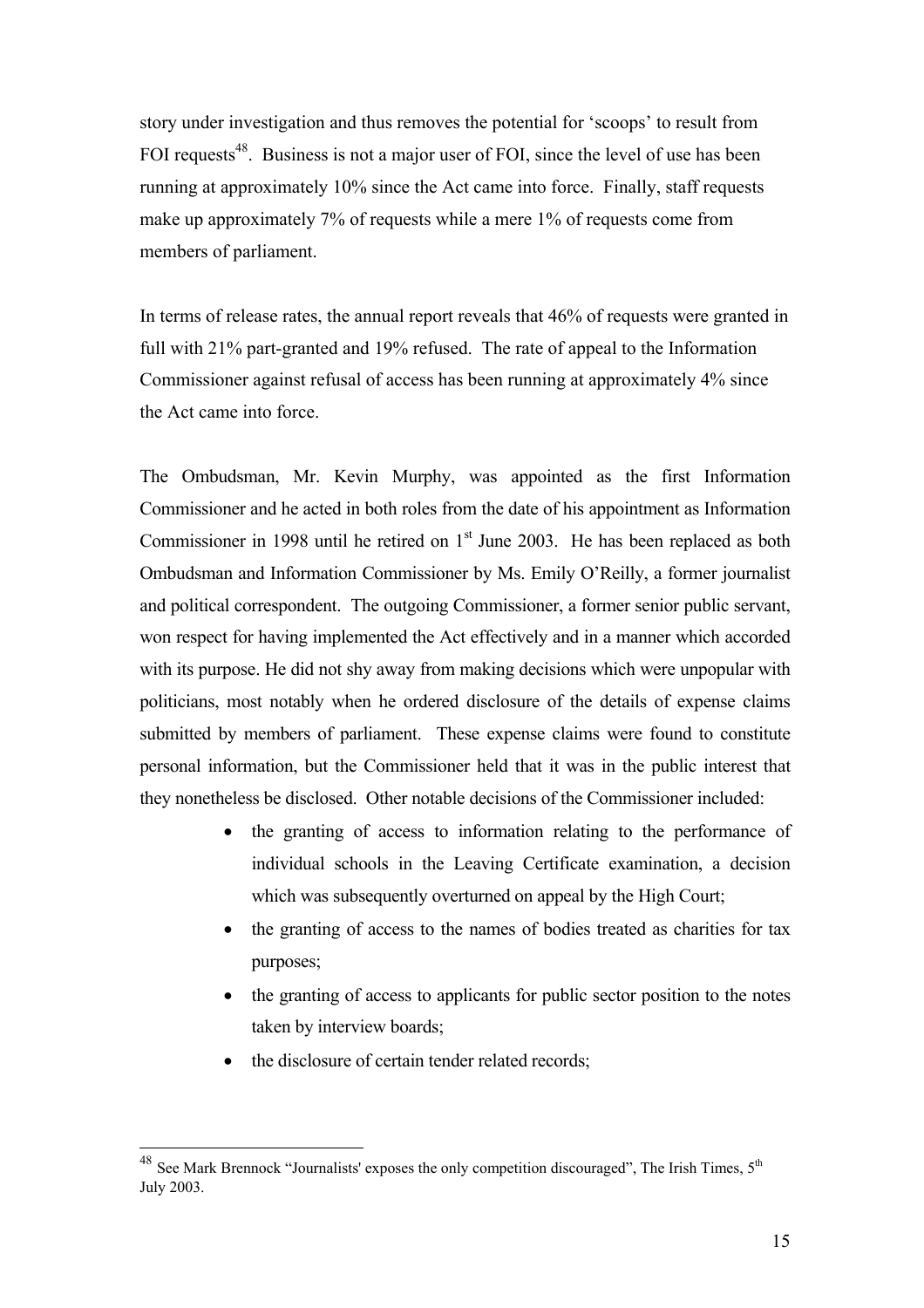- the disclosure of records relating to the expenditure of health boards and hospitals:
- the granting of access to salary scales of employees of the national television station (although access to the specific salaries of such employees was denied);
- the granting of access to reports of the inspectorate of nursing homes; and
- the granting of access to a list of politicians who had petitioned the Minister for Justice on behalf of members of the public for clemency in relation to court penalties.

In deciding whether the Irish Act has been a success or not, the level of use is certainly one indicator. But it is more important to determine whether the operation of the FOI Act has led to a change in culture within the public sector. This is something which is extremely hard to measure. Many requests lead to the disclosure of information on a one–off basis. It is however possible to point to some more general developments which have come about as a result of the introduction of FOI. These include routine disclosures of documents such as reports of nursing home inspections, medical records, feedback to public servants concerning interview and performance processes, feedback on tender processes, and disclosure to students of examination scripts. While it is clear that some public servants remain unhappy with certain aspects of FOI, others view it as a development which contributes to better information handling practices and more generally to improved public sector management. The report on the operation of the FOI Act by senior public servants referred to FOI legislation in Ireland as playing 'an important role in promoting openness, transparency and accountability in Government'[49.](#page-15-0)

Certain problems have however emerged in the operation of FOI in Ireland. Delays, particularly in the handling of appeals by the Information Commissioner's Office, have undermined the system. Certain important bodies continue to remain outside the scope of the Act, the police force being the most important of these. Another issue to emerge is that of compatibility of the FOI Act with other legislation. This is an issue which has not been properly addressed in Irish law. There are two problems here.

<span id="page-15-0"></span><sup>&</sup>lt;sup>49</sup> Report of the High Level Review Group on the FOI Act, 2003.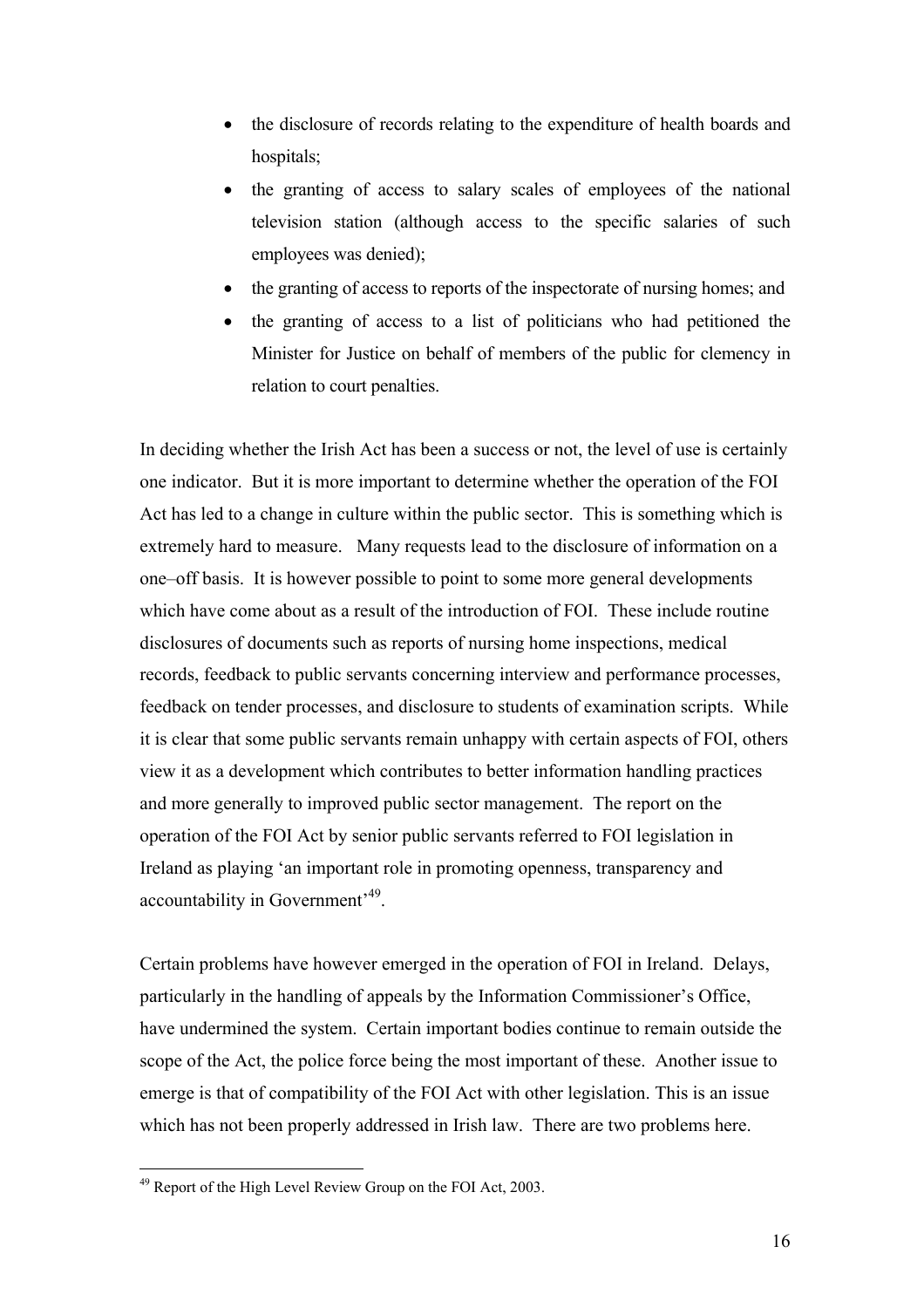First, that of compatibility of FOI with other access regimes such as those found in data protection, environmental information and archives legislation. The second problem is that of compatibility with legislation, the aims of which may conflict with FOI, such as data protection and official secrets legislation. Very little effort has been made to develop a coherent statutory code for access to public sector information. The result is confusion and contradiction.

A related area in which Irish law is inadequate is that of setting standards for records management. While the FOI Act contains a provision<sup>50</sup> which gives the Minister the power to make regulations regarding records management, this has never been exercised. While some limited provisions regarding records management is to be found in the Archives Act, this Act does not apply to all public bodies. In fact, very few of the bodies to which the FOI has been extended in the past year or two are governed by the Archives legislation. The inadequacy of Irish law in this area has in fact been highlighted by the introduction of the FOI Act since the operation of FOI legislation depends on records being

'properly created, properly indexed and filed, readily retrievable, appropriately archived and carefully assessed before destruction to ensure that valuable information is not lost.['51](#page-16-1)

On the important issue of the impact on the Irish FOI Act of changes in public sector structures, an effort has been made to address the issue of the availability under FOI of records held by contractors undertaking services for public bodies. Section 6(9) of the Act provides that records in the possession of those providing services for a public body under contract shall be deemed to be held by the public body for the purposes of the FOI Act insofar as they relate to the service and there shall be deemed to be included in the contract a provision that the contractor shall pass on the record to the public body on request. However it is not clear that this provision will suffice to ensure that all relevant records of contractors will be accessible under FOI. In the first place, there is scope for disagreement as to whether the record relates to the service. Secondly, the effectiveness of the provision will depend on the public body ensuring

<span id="page-16-0"></span> $50$  s.15(5).

<span id="page-16-1"></span> $<sup>51</sup>$  Information Commissioner of Canada, Annual Report, 1999-2000,</sup>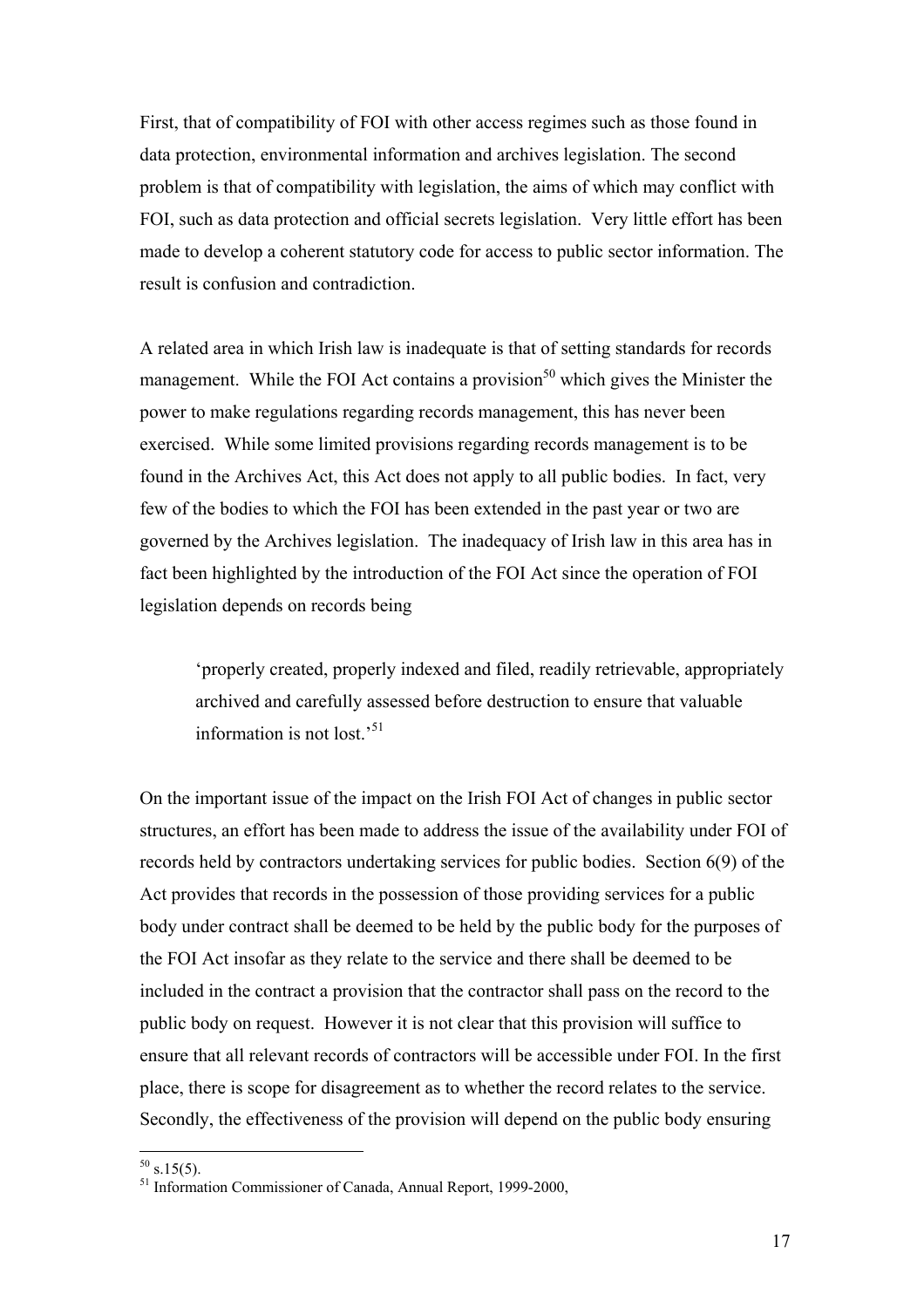that the contract places appropriate record-keeping obligations on the contractor. Even if the contract does contain appropriate record keeping obligations, these may not be whole-heartedly enforced by the public body. Finally, even if the information in question is deemed to come within the scope of the FOI Act, the exemptions may operate to deny access to such information: The requirements of the commercial confidentiality exemption in the Irish Act are very easy to meet. Evidence from overseas suggests that in the context of the contracting out of government services, public bodies have a tendency to defer too readily to arguments against disclosure based on commercial confidentiality.

Another challenge for public sector information law and policy in Ireland is the extent to which public sector information should be made available for exploitation by the public sector. While the FOI Act provides a right of access to information, it does not confer rights on the requester in relation to the use of that information for other purpose and, in particular, for its commercial exploitation. One of the major legal barriers to use of public sector information in Ireland is that of copyright. In Ireland, as in the case of its European neighbours and in contrast to the United States there is copyright in public sector information The FOI Act expressly provides that the granting of an FOI request shall not be taken as constituting an authorisation or approval of any activity of the requester which would be in breach of copyright. This means that due to copyright restrictions, requesters cannot themselves publish or otherwise exploit information to which they have gained access under FOI.

The issue of commercial use of public sector information was explored in a Green Paper issued by the European Commission in 1999 and activity in this area has culminated in the publication of a proposed Directive on Commercial Use of Public Sector Information<sup>52</sup>. The aim of the Directive is to introduce consistency in the rules for commercial exploitation of public sector information in order to promote the development of information products and services. The Proposed Directive, which was first published in June 2002, seeks to establish a minimum set of rules governing commercial exploitation of documents held by public sector bodies of the member states.

<span id="page-17-0"></span> $52$  COM(2003)119.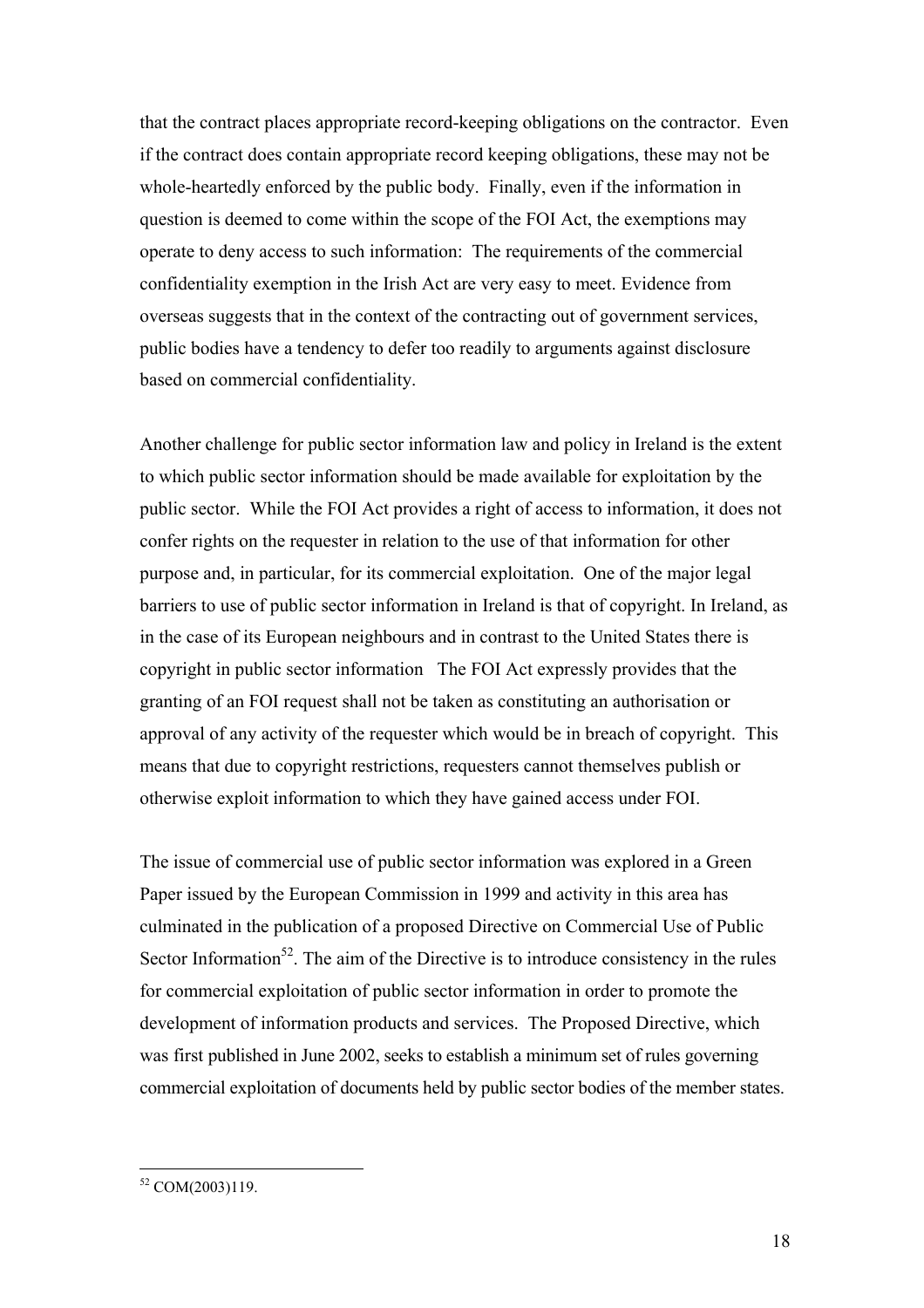The interaction between the Irish Act and EU access rules is another area which requires clarification. While the EU stands out from other supranational institutions in terms of seeking to address the issue of transparency in a relatively meaningful way, it has adopted a policy on access which is far from radical and which has the potential to undermine the access regimes of more progressive member states such as Ireland. Problems are most likely to arise in the context of requests for access to community records which are made to Irish public bodies which happen to hold those records. The approach of the Information Commissioner to this question has been that European Community records held by Irish public bodies would not necessarily be exempt from disclosure under the Irish FOI Act even where the Community institution object to the disclosure.<sup>53</sup> However the impact of the 2001 Regulation on the granting of access to community documents<sup>54</sup> has not yet been considered. It provides that where a Member State receives a request for a document in its possession, originating from an institution, unless it is clear that the document shall or shall not be disclosed, the Member State shall consult with the institution concerned in order to take a decision that does not 'jeopardize the attainment of the objectives of this Regulation'. It provides also that Member State may instead refer the request to the institution. The objectives of the Regulation are set out in the Recitals. They include Recital 15 which states that even though it is neither the object nor the effect of the Regulation to amend national legislation on access to documents

'it is nevertheless clear that, by virtue of the principle of loyal cooperation which governs relations between the institutions and the Member State, Member States should take care not to hamper the proper application of this Regulation and should respect the security rules of the institutions'.

It is not clear how this provision will work in practice. Another factor to be taken into account is the 2003 amendment of the Irish FOI Act which provides that the withholding of records concerning international relations is no longer subject to the operation of a harm test.

<span id="page-18-1"></span><span id="page-18-0"></span> $^{53}$  Decision No.98060 Re McAleer and Department of Justice, Equality and Law Reform, 22/6/2000.<br><sup>54</sup> Regulation 1049/2001 regarding public access to European Parliament, Council and Commission documents OJ 2001 L 145/43.